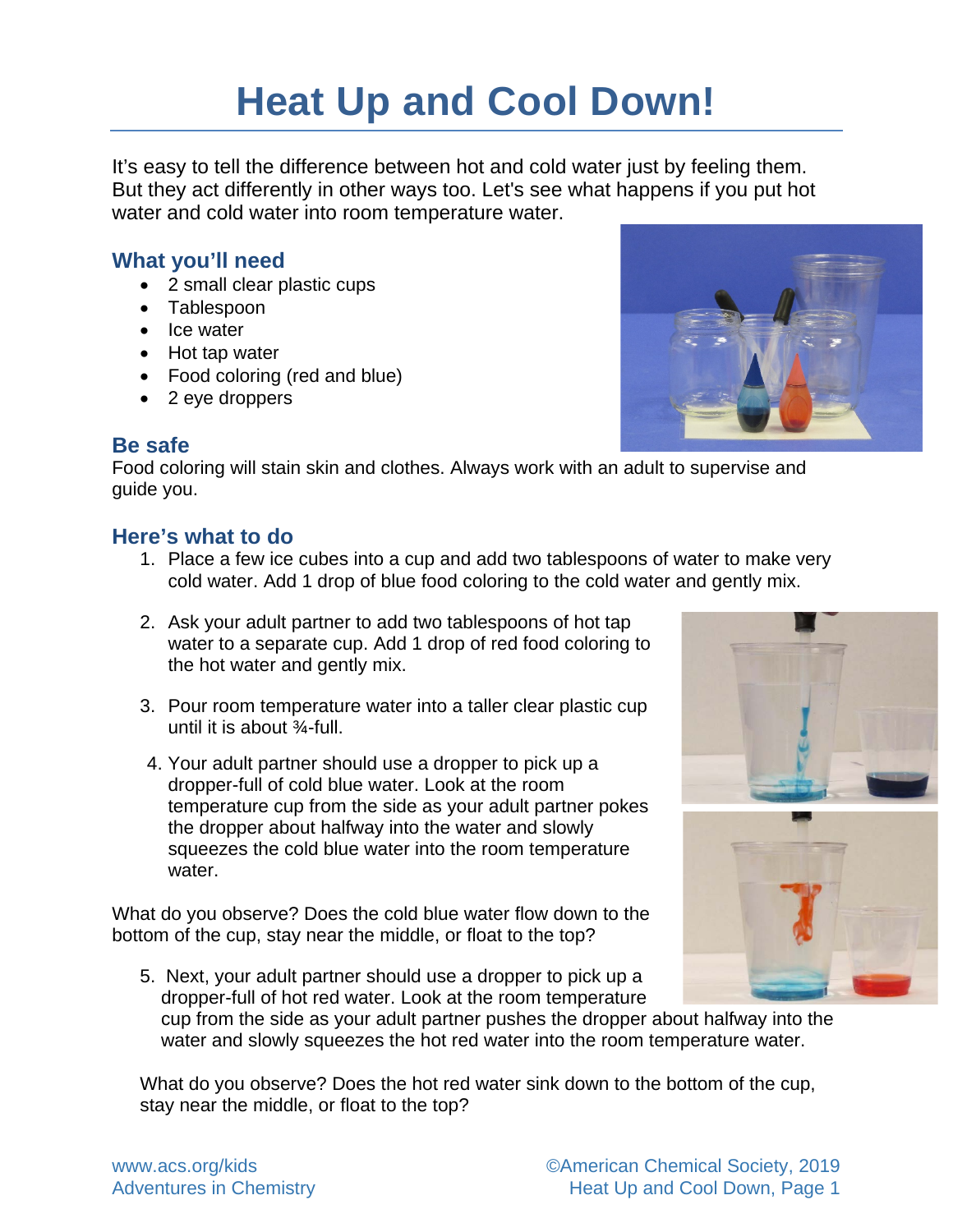#### **What to expect**

The cold blue water will sink in the room temperature water and form a layer at the bottom of the cup. The hot red water will float to the surface of the room temperature water and form a layer at the top.

#### **What's happening in there?**

When water is cooled, the water molecules move slower and get closer together. This makes cold water more dense than room temperature water. Since cold water is more dense, it sinks in the room temperature water.



When water is heated, the water molecules move faster and spread out more. This makes hot water less dense than room temperature water. Since hot water is less dense, it floats on the room temperature water.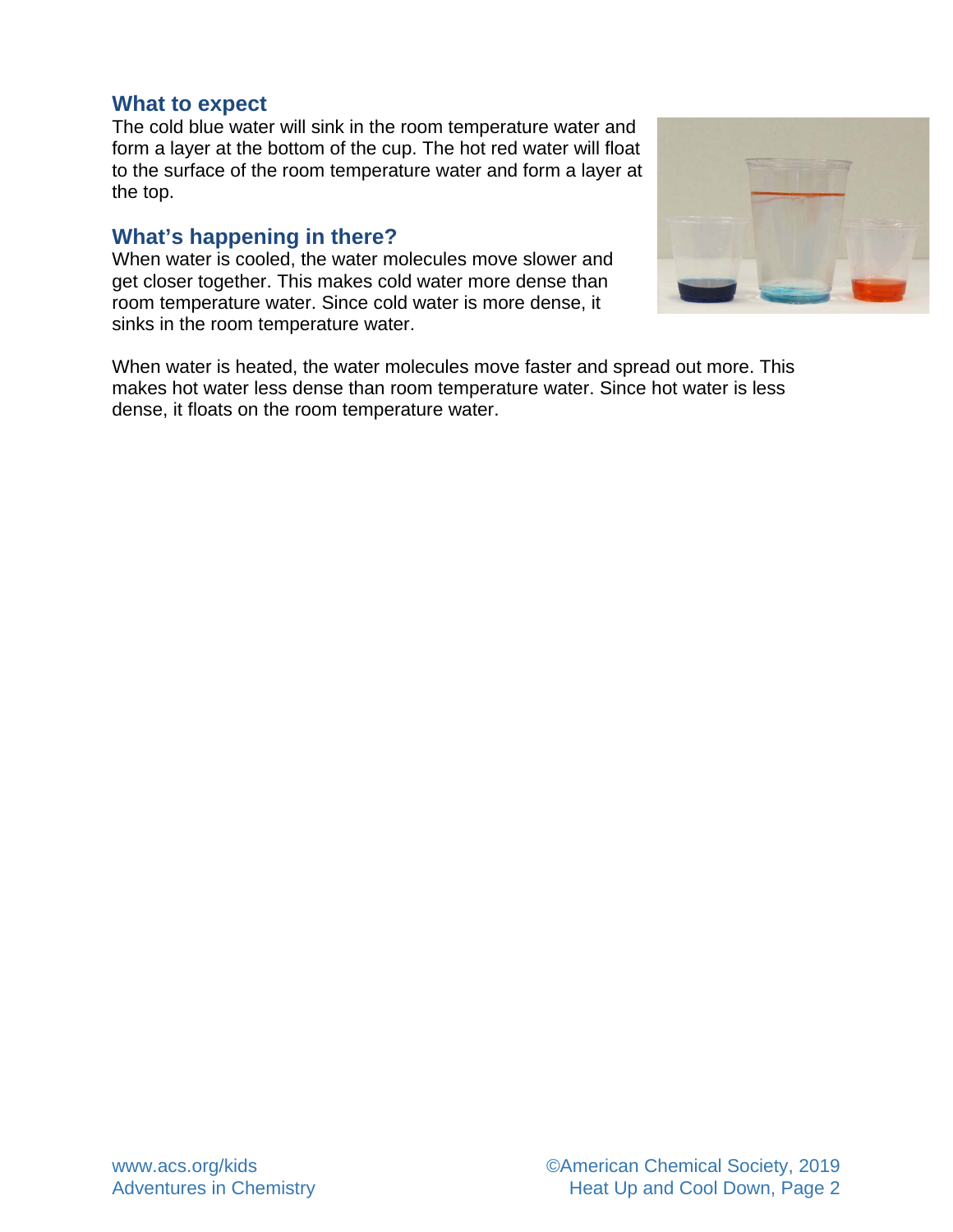## **What else could you try?**

When placed in room temperature water, hot water tends to move up and cold water tends to move down. What do you think would happen if you put hot water directly on top of cold water? Let's try it and see!

#### **What you'll need**

- 2 identical small clear glass or plastic jars (baby food jars work well)
- Ice water
- Hot tap water
- Thin stiff plastic card (laminated playing card or rectangle or square cut from yogurt or cottage cheese lid)
- Food coloring (red and blue)

#### **Be safe**

Be sure to review the safety instructions on page 1 before proceeding.

#### **Here's what to do**

- **1**. Fill one jar completely to the brim with ice water. Add two drops of blue food coloring and gently stir to mix. Place this jar in a shallow pan or tray to catch any water that might spill.
- **2**. Your adult partner should fill another jar all the way to the brim with hot tap water. Add 2 drops of red food coloring and gently stir to mix.
- **3**. Your adult partner should place a plastic card over the hot water jar and turn it upside down, being sure to hold the plastic in place. Carefully place the card and hot water jar on top of the cold water jar so that the opening of the hot water jar is directly over the opening of the cold water jar.
- **4**. Very carefully slide the plastic card out from between the jars while making sure that the openings of both jars are lined up so that as little water escapes as possible.

What do you observe? Do the hot water and cold water mix together? Why do you think this happens?

#### **What to expect**

The hot red water stays on top and the cold blue water stays on the bottom. There appears to be very little mixing where the hot and cold water meet.

### **What's happening in there?**

The hot water is less dense than the cold water so it floats on top of the cold water.







[www.acs.org/kids](http://www.acs.org/kids) 
www.acs.org/kids

www.acs.org/kids

www.acs.org/kids

www.acsing www.acs control by the state of the state of the state of the state of the state of the state of the state of the state of the state of the Adventures in Chemistry **Adventures** in Chemistry **Adventures** in Chemistry **Adventures** in Chemistry